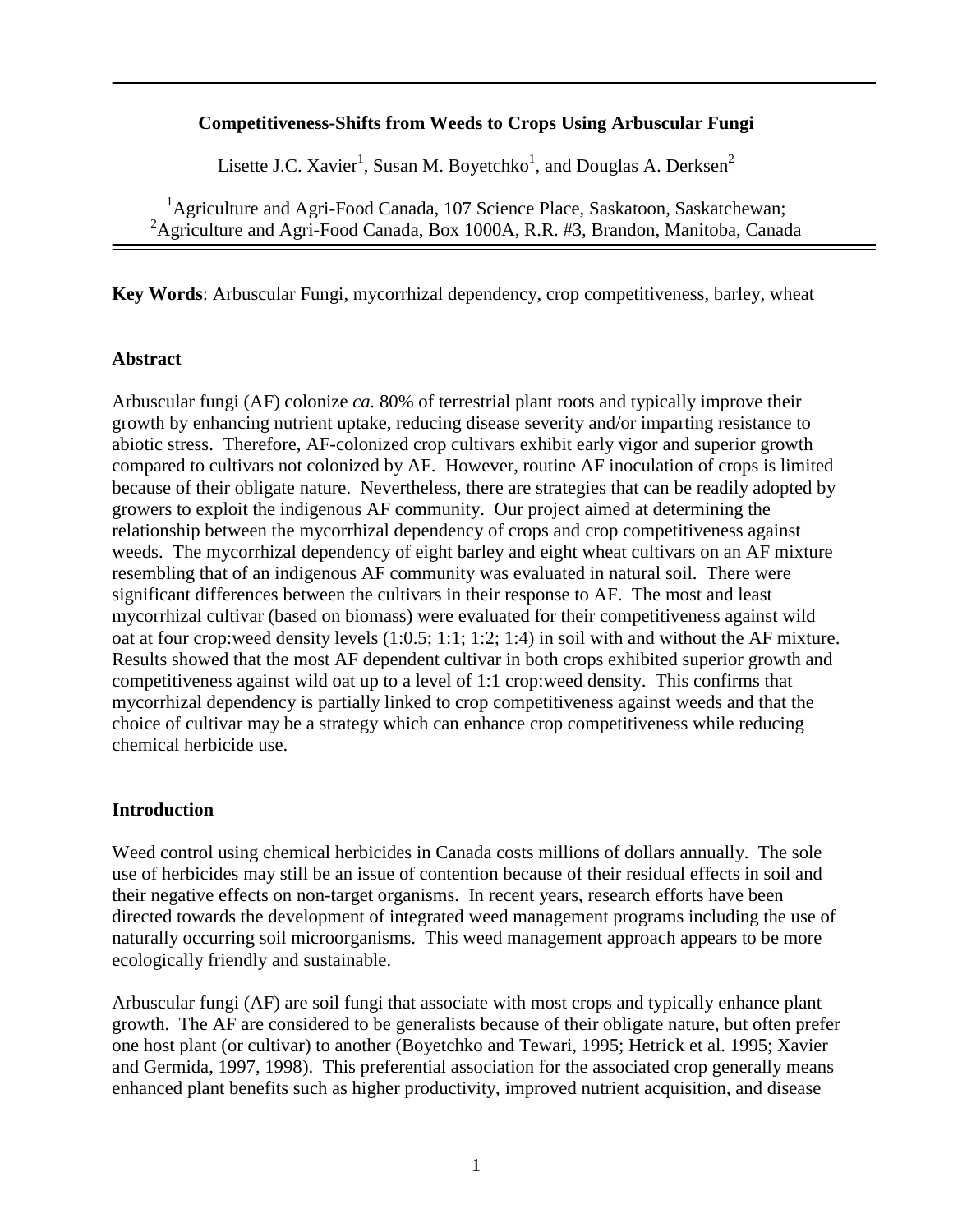control. Hence, a plant or cultivar that is more dependent on AF may be more competitive than a host that is relatively less dependent on AF. Mycorrhizal dependency of a host plant is defined as the percentage increase in aboveground shoot biomass over that of an uninoculated control.

**Project Objective:** To assess the influence of AF on the competition between cereal crops and wild oat.

**Rationale:** This project was accomplished using a strategy consisting of two components (Fig. 1). The rationale for this strategy was that AF improve plant vigor and health, and as a result, mycorrhizal plants can compete more effectively against weeds. Improvements in mycorrhizal plant vigor and health are ensured by AF-mediated enhancements in nutrient uptake and disease suppression. However, not all plants enjoy these benefits. Plants or cultivars that have a more intimate association or are more dependent on AF appear to have a clear advantage over plants and cultivars that are less dependent on AF.



**Strategy**: Assess (i) the mycorrhizal dependency of several barley and wheat cultivars with and without an AF mixture that mimics the indigenous AF population in Saskatchewan soils, and (ii) whether mycorrhizal dependency is a determinant of crop competitiveness against weeds.

**Model**: Barley (*Hordeum vulgare* L.) and wild oat (*Avena fatua* L.); Wheat (*Triticum aestivum* L.) and wild oat.

# **Materials and methods**

## **Barley:**

**Experiment 1**: The **mycorrhizal dependency of barley** (*Hordeum vulgare* L.) cultivars (Candle, Condor, CDC Dolly, CDC Earl, Falcon, Harrington, AC Lacombe, Virden) was determined in a growth chamber study with and without an AF mixture that mimics the indigenous AF population in Saskatchewan soils. Plants were grown for 90 d and harvested. The treatments were replicated three times and the experiment was repeated. Plant parameters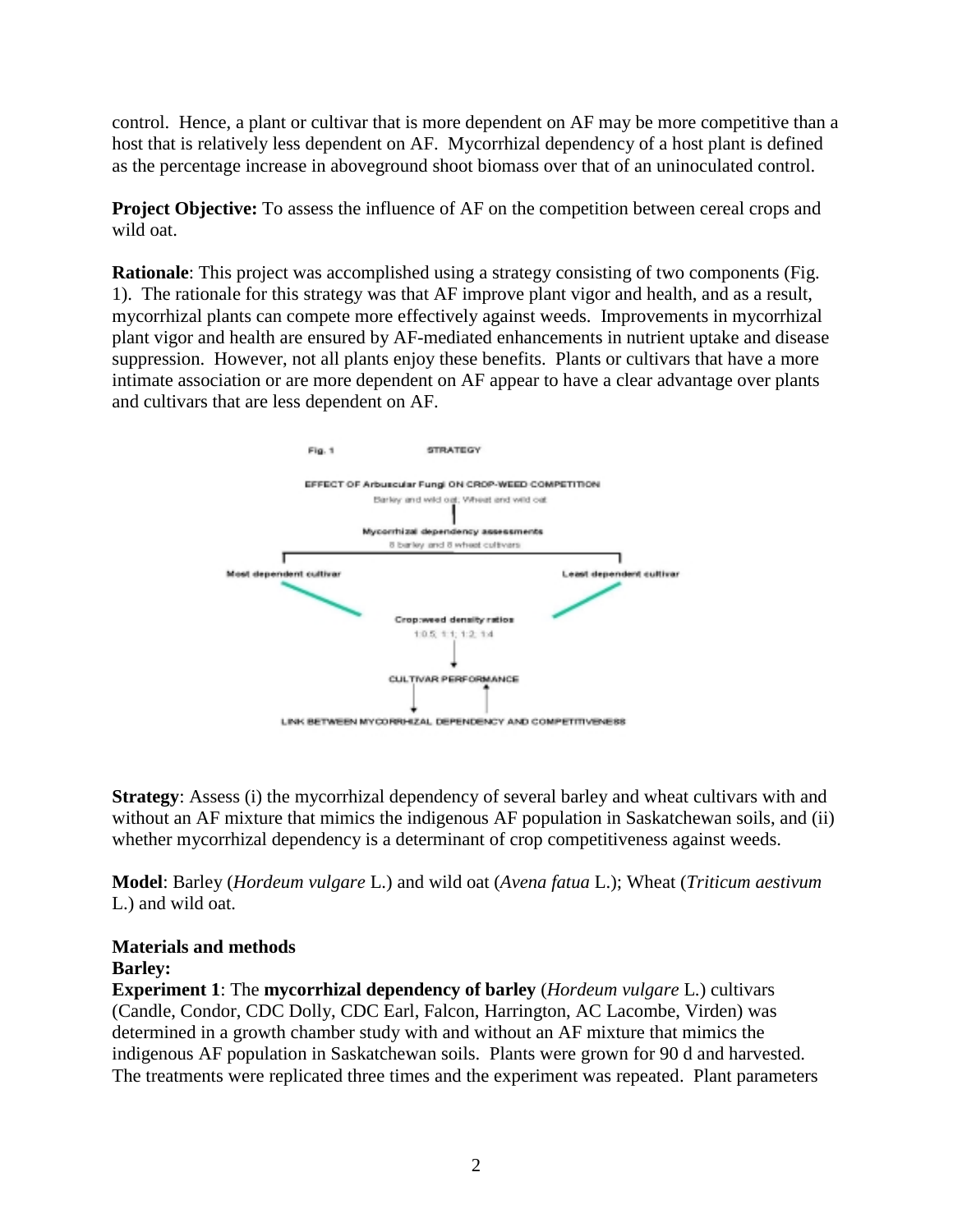such as shoot and root dry weight, N and P content of the aboveground shoot matter and percentage AF-colonized root were assessed.

**Experiment 2**: The **competitiveness of barley cultivars** CDC Earl (not dependent on AF) and Virden (most AF-dependent) with and without added AF were evaluated at crop:weed density ratios of 1:0.5, 1:1, 1:2 and 1:4 against wild oat (*Avena fatua* L.) in field soil containing indigenous AF. Plants were grown with or without an AF mixture for 11 weeks and harvested. Plant parameters such as shoot and root dry weight, N and P content of the aboveground shoot matter and percentage AF-colonized root were assessed.

*Treatments*: Three factors: 2 cultivars (Earl and Virden); 2 AF treatments (with and without) and 4 crop:weed density ratios (1:0.5, 1:1, 1:2, 1:4). This experiment was repeated and replicated  $(n=3)$ .

*AF inocula*: The following AF species were obtained from the INVAM culture collection: *Glomus clarum* (Nicolson and Schenck), *Glomus etunicatum* (Becker and Gerdemann), *Glomus intraradices* (Schenck and Smith) and *Glomus mosseae* (Nicolson and Gerdemann) Gerdemann and Trappe. Four grams (31 AF propagules  $/$  50 g) of an inoculant mix containing all four AF species listed above.

## **Wheat:**

**Experiment 1**: The **mycorrhizal dependency of wheat** (*Triticum aestivum* L.) cultivars (Oslo, Columbus, Thatcher, Genesis, Red fife, Marquis, Katepwa, Merlin) was determined in a growth chamber study with and without an AF mixture that mimics the indigenous AF population in Saskatchewan soils. Inoculation, plant growth conditions, plant harvest and data processing were identical to that of the barley mycorrhizal dependency study described earlier.

**Experiment 2**: The **competitiveness of wheat cultivars** Katepwa (not dependent on AF) and Marquis (most AF-dependent) with and without added AF were evaluated at crop:weed density ratios of 1:0.5, 1:1, 1:2 and 1:4 against wild oat (*Avena fatua* L.) in field soil containing indigenous AF. Inoculation, plant growth conditions, plant harvest and data processing were identical to that of the barley competitiveness study described earlier.

*Treatments*: Three factors: 2 cultivars (Katepwa and Marquis); 2 AF treatments (with and without) and 4 crop: weed density ratios (1:0.5, 1:1, 1:2, 1:4). This experiment was repeated and replicated  $(n=3)$ .

*AF inocula*: Same as for barley.

# **Project Summary**

**Mycorrhizal dependency of barley cultivars**: Significant differences exist between cultivars (Xavier et al. 2002). Virden was the most AF-dependent, whereas Earl was the least dependent on AF, and hence selected for crop-weed competition studies. Growth increases were generally associated with increases in nutrient uptake.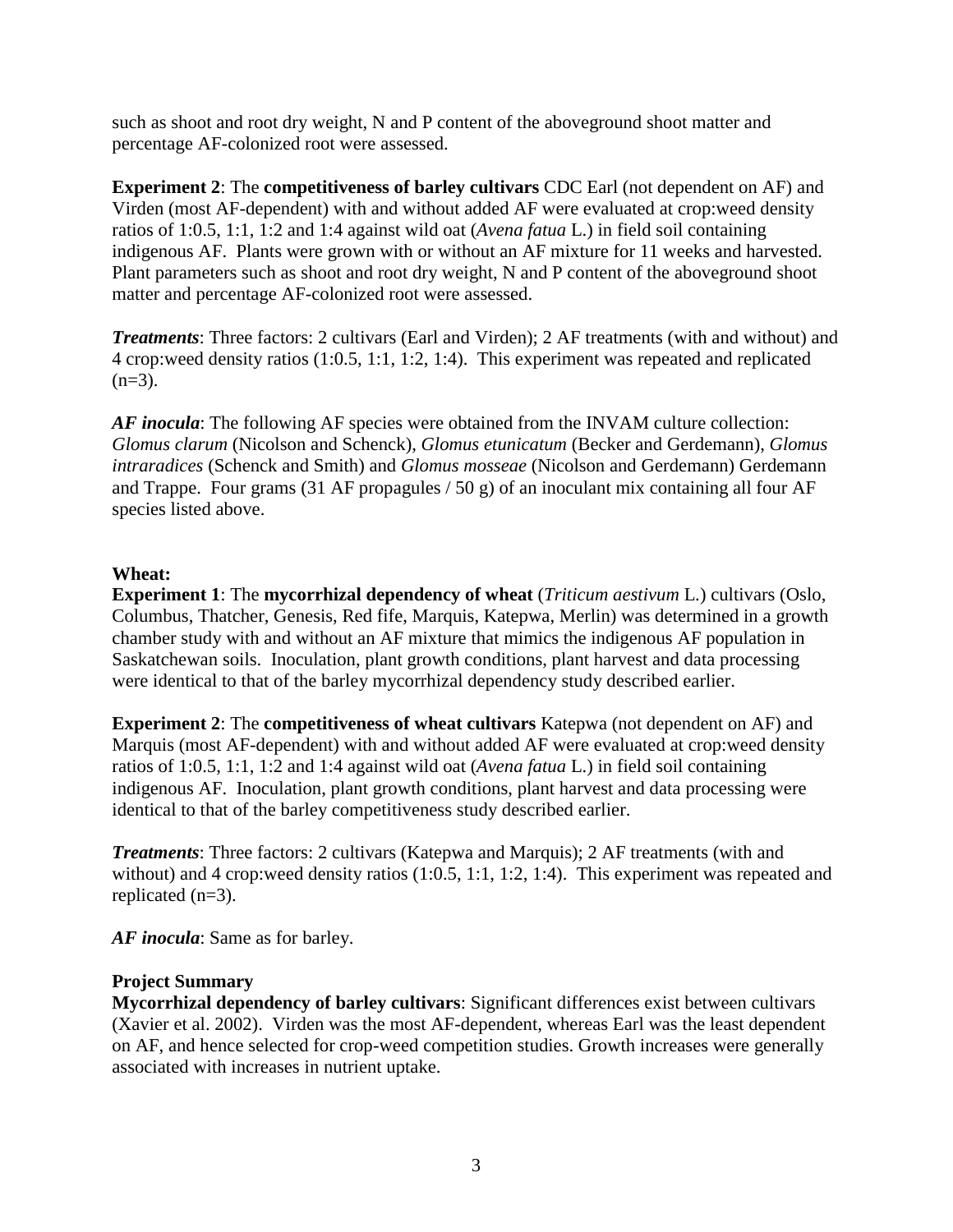**Evaluation of AF-inoculated barley competitiveness against wild oat:** AF-inoculated Virden had greater shoot biomass compared to uninoculated Virden and Earl with or without AF at a crop:weed ratio of 1:0.5 (Fig. 2a). There was a corresponding decrease in the shoot biomass of wild oat competing with barley at this ratio (Fig. 2b). This suggests that the AF community exhibited a preferential affinity for Virden than Earl. In general, the AF-inoculated plants appeared to be more competitive than uninoculated plants.



Fig. 2a. **Total shoot dry weight of barley competing against wild oat**

Fig. 2b. **Total shoot dry weight of wild oat competing against barley**



Crop:weed density ratio

*Mycorrhizal dependency of wheat cultivars*: Cultivars varied significantly in their dependency on AF for growth (data not shown). No cultivar exhibited a positive response to AF inoculation. Growth increases were generally associated with increases in nutrient uptake. Marquis and Katepwa were more representative of growth trends and hence selected for crop-weed competition studies.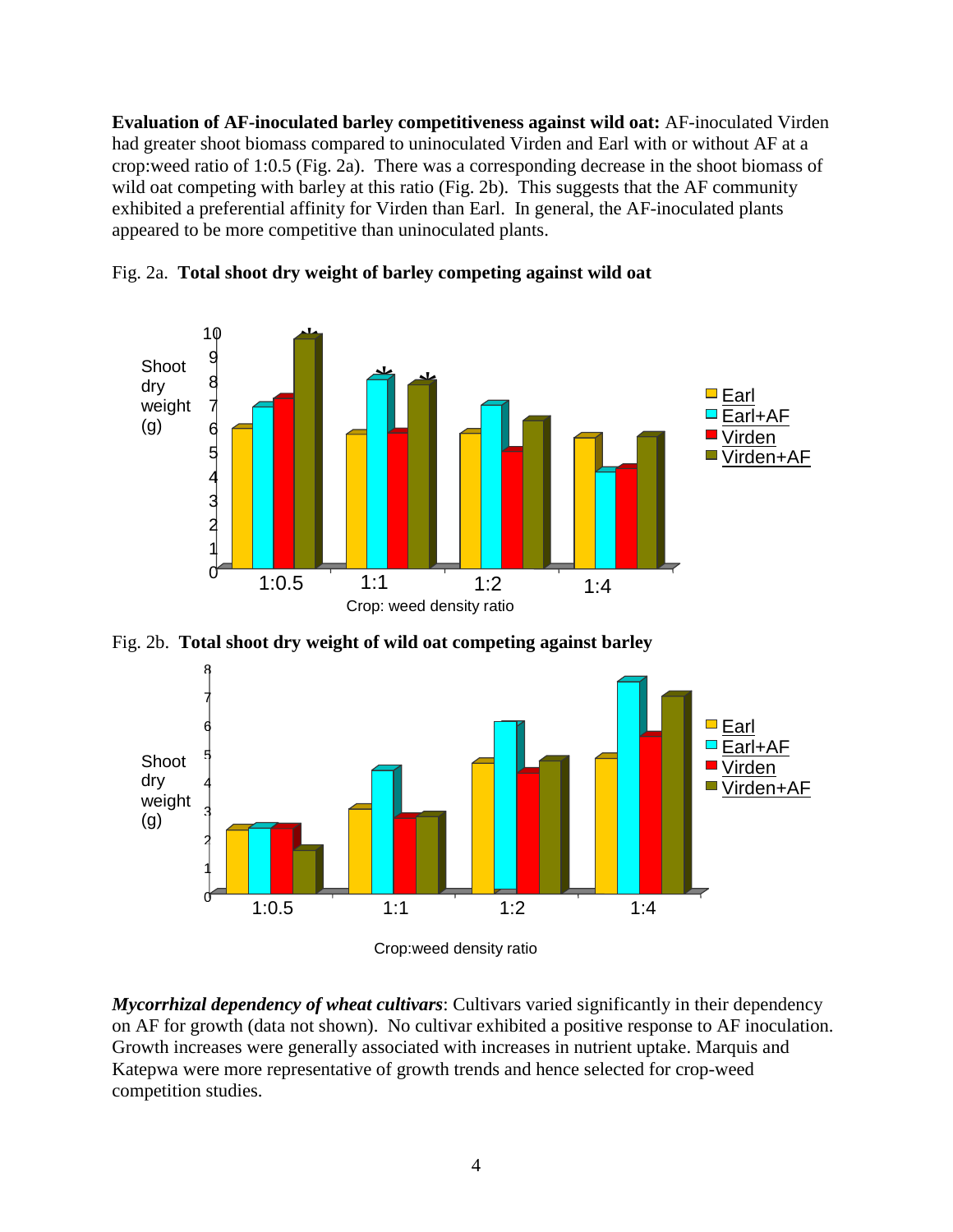### *Evaluation of AF-inoculated wheat competitiveness against wild oat*

AF-inoculated Marquis had greater shoot biomass compared to uninoculated Marquis at a crop:weed ratio of 1:0.5 (Fig. 3a). In contrast to barley, wheat did not otherwise respond to AF inoculation. In addition, there was no corresponding decrease in the weight of wild oat plants competing against Marquis (Fig. 3b). At the lower crop:weed ratios, there appeared to be a non-specific enhancement of growth in AF-inoculated plants that gradually declined.

\* \* 1:0.5 1:1 1:2 1:4 0 1 2 3 4 5 6 7 8 Shoot dry weight (g)  $\blacksquare$  Katepwa  $\blacksquare$ Katepwa+AF ■ Marquis Marquis+AF Crop: weed density ratio

Fig. 3a. **Total shoot dry weight of wheat competing against wild oat**

Fig. 3b. **Total shoot dry weight of wild oat competing against wheat**



## **Conclusions**

- Naturally occurring AF communities can be manipulated to enhance crop competitiveness against weeds by choice of crop and crop cultivar.
- Crop competitiveness appears to be linked to mycorrhizal dependency.
- Cropping practices that alter AF diversity and function can be integrated into Integrated Pest Management programs as an additional tool for effective weed control.